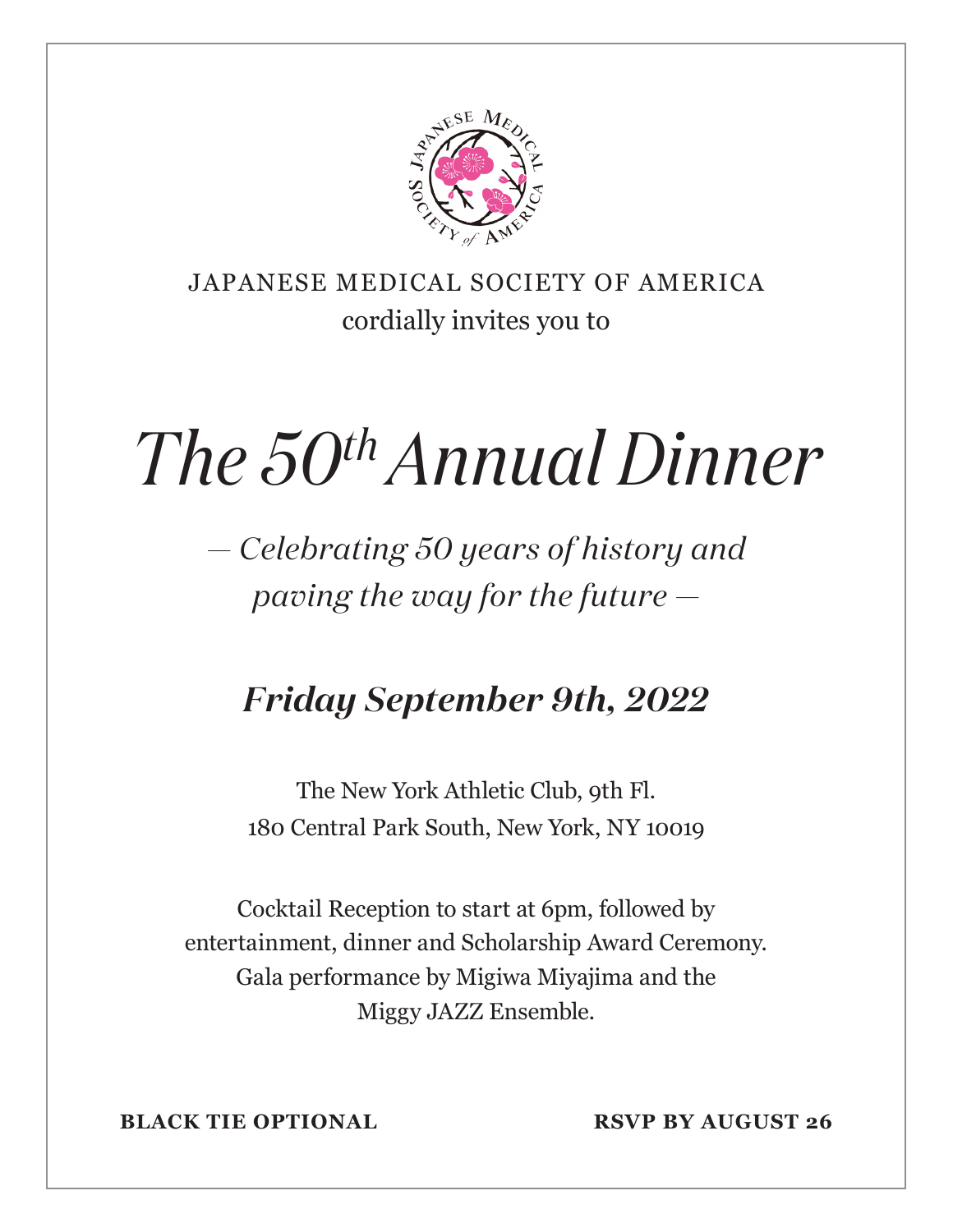### JAPANESE MEDICAL SOCIETY OF AMERICA (JMSA) 100 Park Avenue, Suite 1600 New York, N.Y. 10017 info@jmsa.org | www.jmsa.org

#### - BENEFACTOR REGISTRATION FORM -

| <b>Donor name:</b> (print full names and titles)                                                    |                |                            |            |
|-----------------------------------------------------------------------------------------------------|----------------|----------------------------|------------|
|                                                                                                     |                |                            |            |
|                                                                                                     |                |                            |            |
|                                                                                                     |                |                            |            |
|                                                                                                     |                |                            |            |
|                                                                                                     |                |                            |            |
| Cellphone number: (as applicable)                                                                   |                |                            |            |
|                                                                                                     |                |                            |            |
| (please check one:)                                                                                 |                |                            |            |
| <b>BENEFACTOR LEVEL:</b>                                                                            |                | <b>INDIVIDUAL TICKETS:</b> |            |
| Platinum                                                                                            | $$10,000K$ ___ | Couple                     | \$700      |
| Gold                                                                                                |                | Single                     | $$400$ ___ |
| Silver                                                                                              | \$4,000K       | Student/Trainee            | \$100      |
|                                                                                                     |                |                            |            |
| ADDITIONAL CONTRIBUTIONS:                                                                           |                |                            |            |
| I would like to make a contribution of \$_________ to the JMSA General<br>Charitable Fund (GCF)     |                |                            |            |
| I would like to make a contribution of \$_________ to the JMSA Community<br>Outreach Program (JCOP) |                |                            |            |
| I would like to make a contribution of \$_________ to the JMSA Scholarship Fund                     |                |                            |            |

#### **ENCLOSED IS MY CHECK FOR \$**

(please send a copy of this form along with your check.)